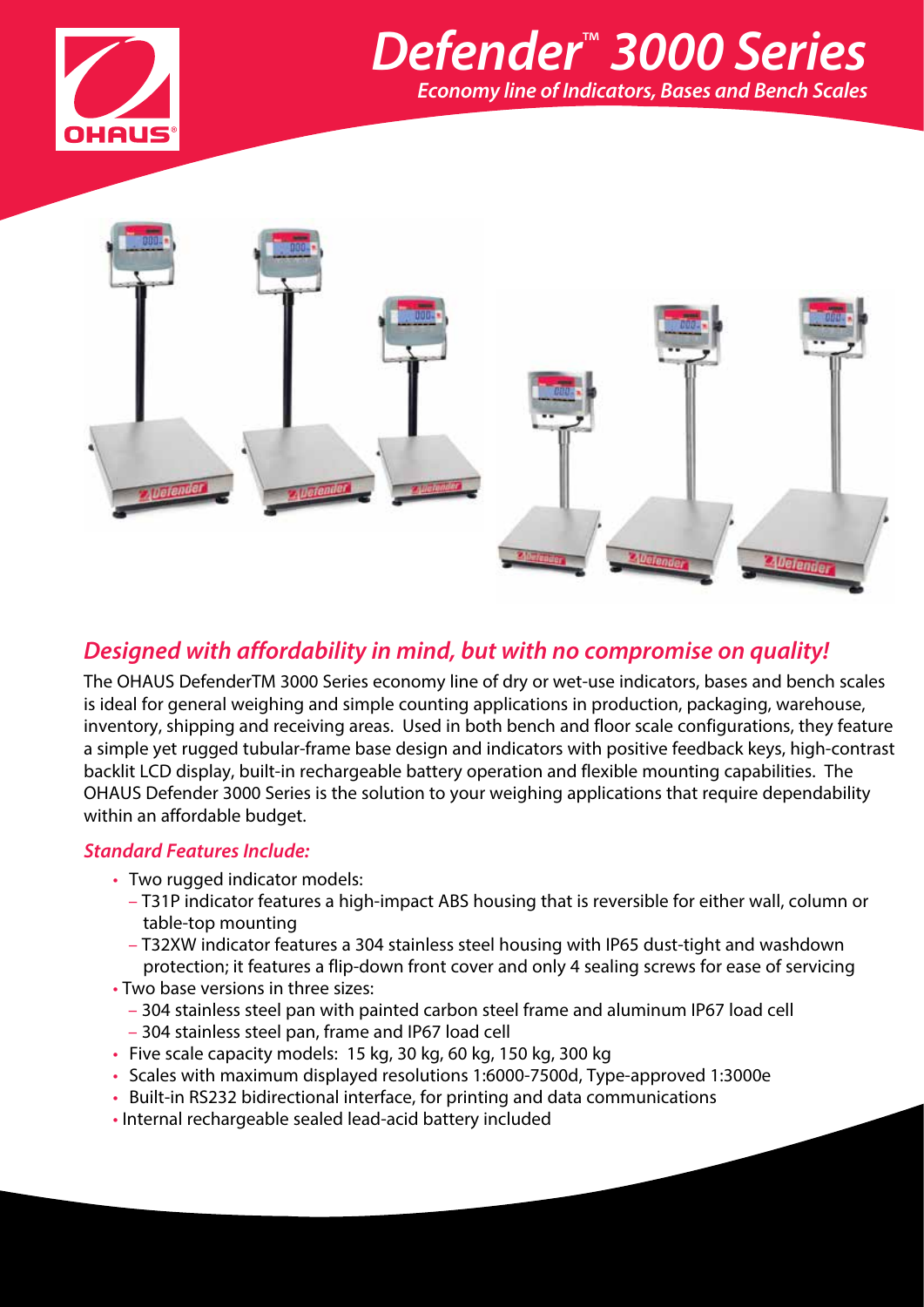# **Defender<sup>™</sup> 3000** Indicators, Bases and Bench Scales

**Indicator Specifications**

| <b>Models:</b>                      | <b>T31P</b>                                                                                                         | <b>T32XW</b>                                                                                                        |  |  |
|-------------------------------------|---------------------------------------------------------------------------------------------------------------------|---------------------------------------------------------------------------------------------------------------------|--|--|
| Construction                        | ABS plastic with internal reinforcing ribs<br>Reversible front-rear cover with 4 key-hole mounts in rear<br>housing | 304 stainless steel NEMA 4X / IP65 PCB enclosure 304<br>stainless steel wall mount bracket with<br>adjustment knobs |  |  |
| Housing Dimensions (W x D x H)      | 210 x 71 x 168 mm                                                                                                   | 212 x 71 x 149 mm                                                                                                   |  |  |
| <b>Full Scale Capacity Range</b>    | 5 to 20,000 kg / lb                                                                                                 |                                                                                                                     |  |  |
| Max Displayed / Approval Resolution | 1:20,000d / 1:6000e                                                                                                 |                                                                                                                     |  |  |
| <b>Weighing Units</b>               | kg, lb, g, oz, lb:oz                                                                                                |                                                                                                                     |  |  |
| <b>Extra Functions/Modes</b>        | <b>Parts Counting</b>                                                                                               |                                                                                                                     |  |  |
| Minimum Average Piece Weight        | 1d                                                                                                                  |                                                                                                                     |  |  |
| Sample Size                         | 5, 10, 20, 50, 100, 200 (user selectable)                                                                           |                                                                                                                     |  |  |
| Weight Display                      | 25mm/1" High, 6-digit, 7-segment LCD with high-contrast white LED backlight                                         |                                                                                                                     |  |  |
| Keyboard                            | 4 function mechanical switches, raised, tactile                                                                     | 4 function membrane switches, raised, tactile                                                                       |  |  |
| <b>Load Cell Drive</b>              | up to 4 x 350 ohm Load Cells                                                                                        |                                                                                                                     |  |  |
| Load Cell Excitation Voltage        | 5V <sub>DC</sub>                                                                                                    |                                                                                                                     |  |  |
| Load Cell Input Sensitivity         | up to 3 mV/V (min 1 $\mu$ V/d)                                                                                      |                                                                                                                     |  |  |
| <b>Stabilization Time</b>           | within 2 seconds                                                                                                    |                                                                                                                     |  |  |
| Auto-Zero Tracking                  | Off, 0.5, 1 or 3 divisions                                                                                          |                                                                                                                     |  |  |
| Key Zeroing Range                   | 2% or 100% of capacity                                                                                              |                                                                                                                     |  |  |
| Span Calibration                    | 5 kg/lb to 100% of capacity                                                                                         |                                                                                                                     |  |  |
| Interface                           | <b>Bi-directional RS232C</b>                                                                                        |                                                                                                                     |  |  |
| Power                               | 100-240 VAC / 50/60 Hz universal power supply,<br>9 VDC, 0.5A, AC adapter                                           |                                                                                                                     |  |  |
| <b>Battery</b>                      | Internal rechargeable sealed lead acid battery,<br>100-hour typical operation with full charge                      | Internal rechargeable sealed lead acid battery,<br>58-hour typical operation with full charge                       |  |  |
| <b>Operating Temperature Range</b>  | -10 $^{\circ}$ C to 40 $^{\circ}$ C                                                                                 |                                                                                                                     |  |  |
| <b>Humidity Range</b>               | 80% for temperatures up to 31°C, decreasing linearly to 50% at 40°C, non-condensing                                 |                                                                                                                     |  |  |
| Net Weight                          | $1.6$ kg                                                                                                            | 3.2 kg                                                                                                              |  |  |
| Shipping Weight                     | 2.6 kg                                                                                                              | 4.4 kg                                                                                                              |  |  |
| Shipping Dimensions (W x D x H)     | 272 x 235 x 175 mm<br>271 x 234 x 182 mm                                                                            |                                                                                                                     |  |  |
| <b>Other Features</b>               | Environmental filtering, geographical gravity adjustment                                                            |                                                                                                                     |  |  |

#### **Outline Dimensions, Indicators**





T31P Indicator shown with optional wall mount bracket



T32XW Indicator shown with included wall mount bracket



Reversible cover for cable exit above or below the housing, T31P



Structural ribs minimize flexing and gives strength to the housing, T31P



Integrated key-hole mounts for wall mounting without brackets, T31P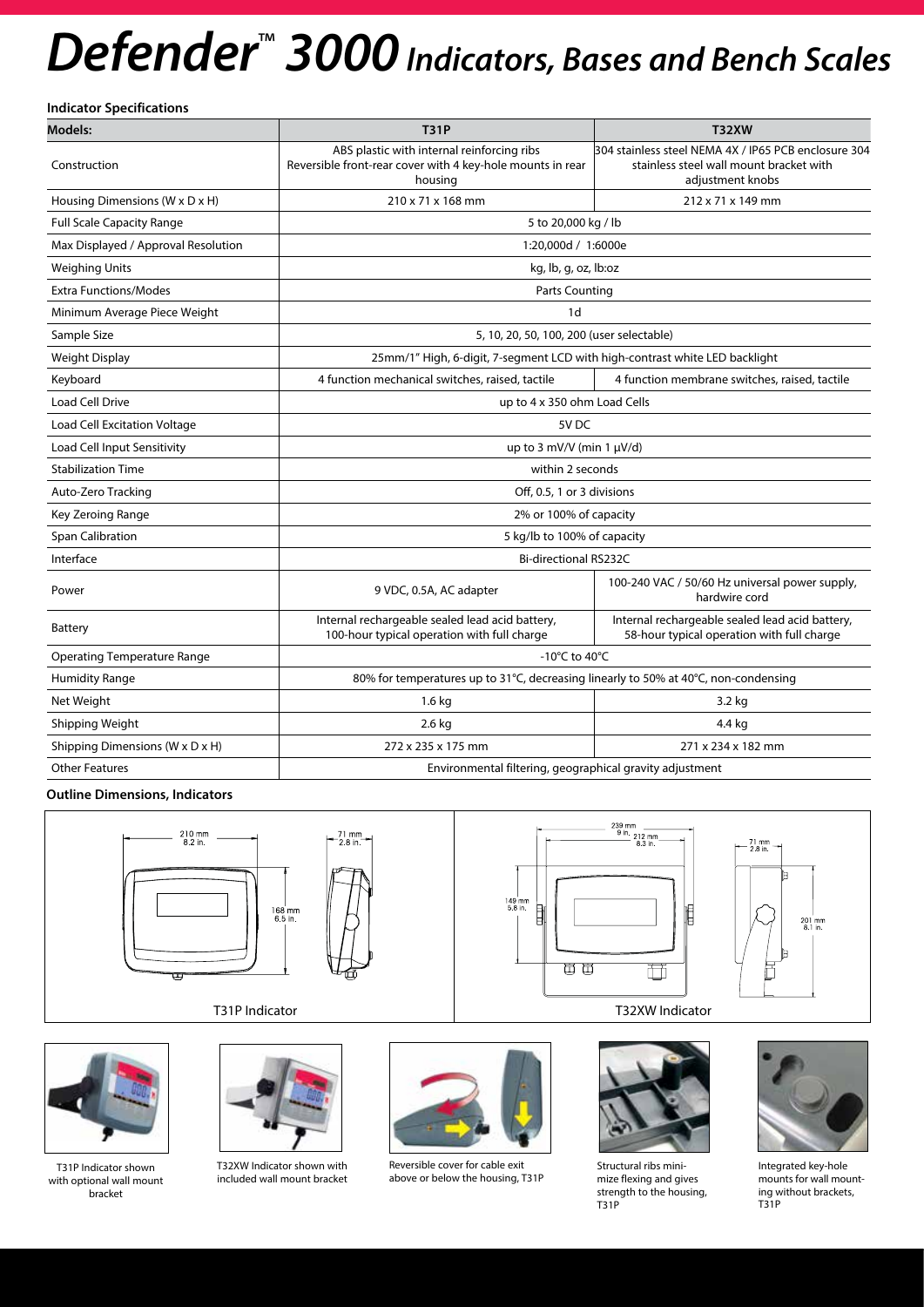#### **Base Specifications**

| <b>Base Models:</b>                                                 | D15BR                                                                                      | D30BR                                                            | D60BR        | D60BL                         | <b>D150BL</b>           | <b>D150BX</b>                 | <b>D300BX</b>  |  |
|---------------------------------------------------------------------|--------------------------------------------------------------------------------------------|------------------------------------------------------------------|--------------|-------------------------------|-------------------------|-------------------------------|----------------|--|
| Construction                                                        | 304 stainless steel pan, painted carbon steel tubular frame, non-slip rubber leveling feet |                                                                  |              |                               |                         |                               |                |  |
| Net Weight                                                          | 9 kg                                                                                       |                                                                  |              | 16 kg                         |                         | 28 kg                         |                |  |
| Shipping Weight                                                     |                                                                                            | 11 <sub>kg</sub>                                                 |              |                               | 19 kg                   |                               | 32 kg          |  |
| <b>Load Cell Protection/Class</b>                                   | IP67, aluminum, single point / C3                                                          |                                                                  |              |                               |                         |                               |                |  |
| <b>Base Models:</b>                                                 | D <sub>15</sub> VR                                                                         | D30VR                                                            | D60VR        | D60VL                         | <b>D150VL</b>           | <b>D150VX</b>                 | <b>D300VX</b>  |  |
| Construction                                                        |                                                                                            | 304 stainless steel pan and frame, non-slip rubber leveling feet |              |                               |                         |                               |                |  |
| Net Weight                                                          | 9 kg                                                                                       |                                                                  |              | 18 kg                         | $21$ kg                 | 33 kg                         |                |  |
| Shipping Weight                                                     | 11 kg                                                                                      |                                                                  |              | $21$ kg                       | 24 kg                   |                               | 37 kg          |  |
| <b>Load Cell Protection/Class</b>                                   | IP67, stainless steel, single point / C3                                                   |                                                                  |              |                               |                         |                               |                |  |
| Capacity (max) x Readability (d)                                    | 15 kg x 2 g                                                                                | 30 kg x 5 g                                                      | 60 kg x 10 g | 60 kg x 10 g                  | 150 kg x 20 g           | 150 kg x 20 g                 | 300 kg x 50 g  |  |
| <b>Maximum Resolution</b>                                           | 1:7500                                                                                     | 1:6000                                                           |              |                               | 1:7500                  |                               | 1:6000         |  |
| Capacity (max) x Approvable<br>Readability (e)                      | 15 kg x 5 g                                                                                | 30 kg x 10 g                                                     | 60 kg x 20 g | 60 kg x 20 g                  | 150 kg x 50 g           | 150 kg x 50 g                 | 300 kg x 100 g |  |
| Approval Resolution (n max)                                         | 1:3000                                                                                     |                                                                  |              |                               |                         |                               |                |  |
| Load Cell Capacity                                                  | 30 kg                                                                                      | 50 kg                                                            | 100 kg       |                               | 300 kg                  |                               | 500 kg         |  |
| Load Cell Cable                                                     | 2m L x 6-wire                                                                              |                                                                  |              |                               | $2.3m L \times 6$ -wire |                               |                |  |
| Load Cell Rated Output                                              | $2$ mV/V $\pm$ 10%                                                                         |                                                                  |              |                               |                         |                               |                |  |
| Load Cell Excitation Voltage                                        | Maximum 20V (AC/DC) / Recommended 5~15V (AC/DC)                                            |                                                                  |              |                               |                         |                               |                |  |
| Load Cell Input / Output Resistance                                 | $410 \pm 10$ ohms / 350 $\pm$ 4 ohms                                                       |                                                                  |              |                               |                         |                               |                |  |
| <b>Leveling Components</b>                                          | Externally visible level bubble and adjustable leveling feet                               |                                                                  |              |                               |                         |                               |                |  |
| <b>Operating Temperature</b>                                        | -10 $^{\circ}$ C to 40 $^{\circ}$ C                                                        |                                                                  |              |                               |                         |                               |                |  |
| Safe Overload Capacity                                              | 125% of rated scale capacity                                                               |                                                                  |              |                               |                         |                               |                |  |
| <b>Base Dimensions</b><br>$(A \times B \times C \times D \times E)$ | 355 x 305 x 123 x 75 x 380 mm                                                              |                                                                  |              | 550 x 420 x 136 x 80 x 575 mm |                         | 650 x 500 x 143 x 90 x 675 mm |                |  |
| Shipping Dimensions (W x D x H)                                     | 642 x 497 x 212 mm                                                                         |                                                                  |              | 857 x 564 x 225 mm            |                         | 1,022 x 687 x 247 mm          |                |  |

#### **Options and Accessories Ohaus Number**

| Wall mount bracket kit (includes adjustment knobs), T31P,                            |  |
|--------------------------------------------------------------------------------------|--|
|                                                                                      |  |
| Wall mount bracket kit (includes adjustment knobs), T32XW, stainless steel  80251748 |  |
|                                                                                      |  |
|                                                                                      |  |

#### **Approvals**

• **Safety and EMC:** EN60950, EN61326, FCC, CE.

- **Type Approval/Legal-for-Trade:**
- T31xx/T32XW Series Indicator: EC Type approval and Test Certificate: TC7085 / T5980
- Base/Load Cell: OIML R60/2000-NL1-03.10 / TC5382; OIML R60/2000-NL1-03.14 / TC5367
- **Quality:** Ohaus quality management system registered to ISO 9001:2008

#### **Outline Dimensions, Bases**





Three base sizes





Painted steel version 'R' size

Stainless steel version 'R' size

Angular tubular frame design without compromise on durability